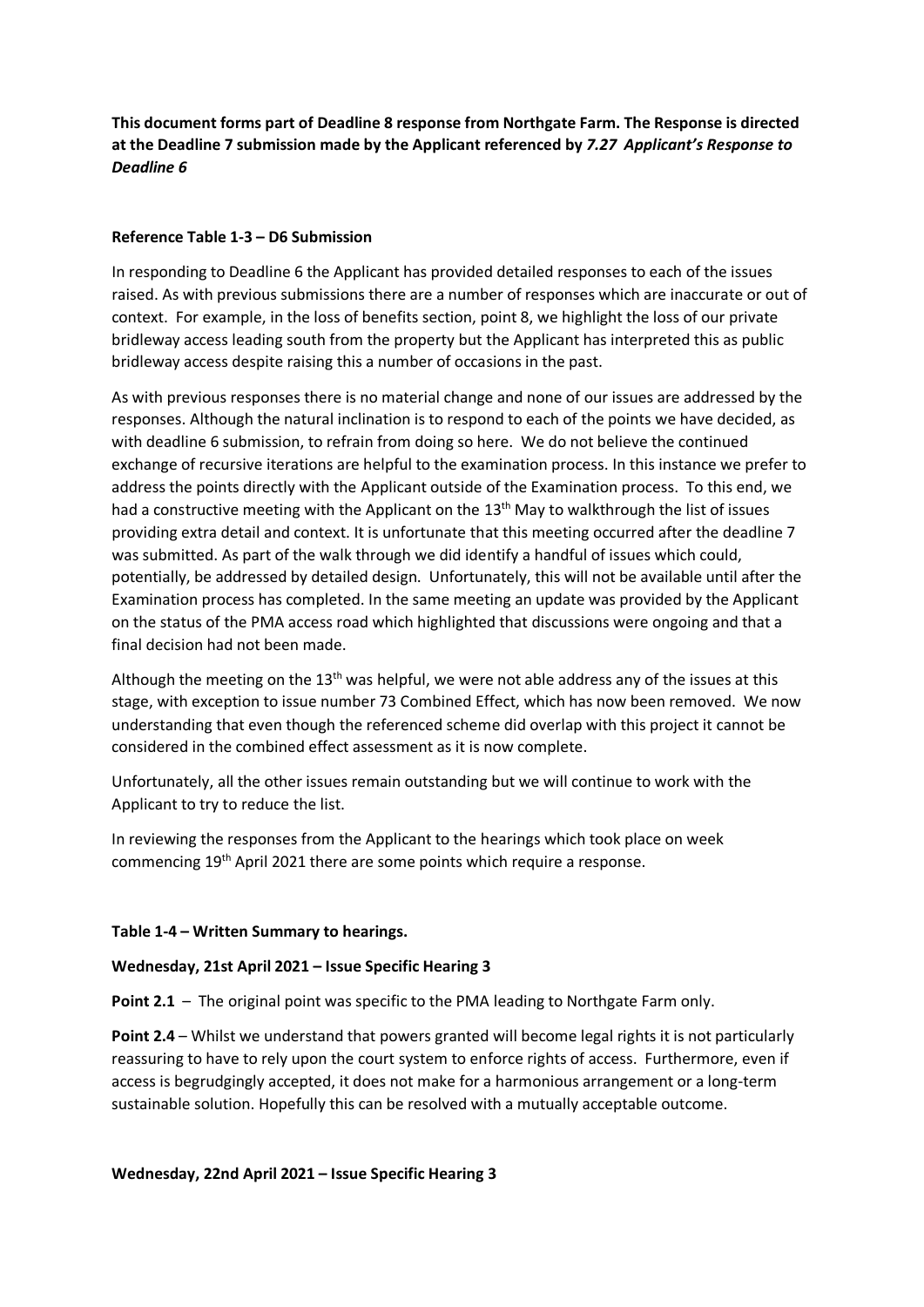## **Agenda: Landscape and Visual Impacts**

The Applicant continues to place great store in the masking capabilities of the trees along the western edge of the boundary. Unfortunately, this is misplaced for the following reasons:

- 1. The trees are at an age where they are "leggy" with very little undergrowth and even in the summer the road can be seen through the trees. In the winter the road becomes even more visible.
- 2. By the time the construction is completed the limited masking offered by the trees will be further reduced as they continue to grow leaving only intermittent trunks to mask the worse of the visual effect.
- 3. Some of the trees may be removed to facilitate the new point of access, exposing the new carriageway further.

The response provided by the Applicant appears to suggest that the Noise Barrier will further improve the visual effects by also masking the worst impacts of the scheme. Again, we are struggling to understand the logic behind this for the following reasons:

- 1. Whilst the shortened noise barrier will mask at ground level some of the visual impact directly west of the property it does not provide any protection from a Northerly aspect which is where most of the changes will occur. The noise barrier provides no screening from the upper floor of the property.
- 2. The vast majority of the 70-metre noise barrier will be visible from the property with only 10 metres of overlap with vegetation, which as highlighted above provides minimal screening. As such the Applicant statement "The visual impact arising as a result of the presence of the noise barrier would also be offset by the retained vegetation in the foreground of the view from the northern elevation of the property" is not correct on a number of fronts.
- 3. The barrier will be clearly visible from the property. Although the barrier will screen some visual effects, the view of the barrier only represents a marginal improvement on what it is hiding. At the time of writing the design of the noise barrier is not available and as such we are not able to fully assess impact the barrier will have on the visual effect. Given this uncertainty we are surprised that the Applicant can be so confident of the visual effect.

# **Combined and Cumulative Effects**

**Cumulative effects.** Having read the referenced technical note document (ref 7.26.3) we remain unconvinced by the outcome and conclusions of the document for the following reasons

1. Although the document provides additional detail and makes reference to individual properties the analysis is still carried out with groups of properties. The level of granularity is still high with very little distinction made between properties and how they are individually impacted by the scheme. Throughout the analysis Northgate Farm is grouped alongside Warreners House. Even though the circumstances and impact upon the two properties are very different they both have the same outcome. For example, Warreners house is set back